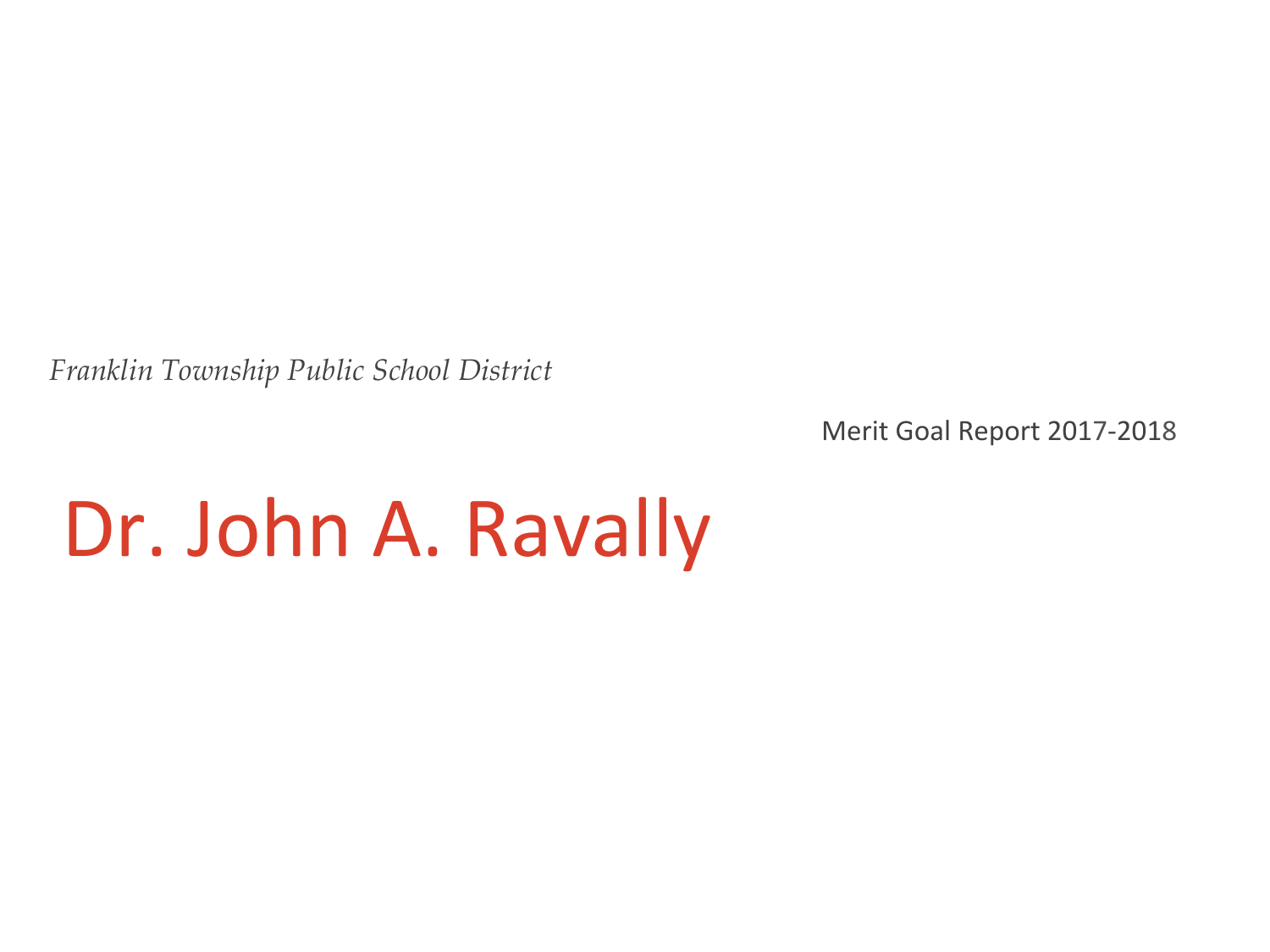**Quantitative Goal #1**:**BY JUNE 30, 2018, 55% ( 3.33% COMPENSATION) 50% (2.33% COMPENSATION) 45% (1.33% COMPENSATION) OF GRADE K, GRADE 1 AND GRADE 2 STUDENTS WILL DEMONSTRATE 1 YEARS GROWTH IN THEIR IREADY ELA SCORE THROUGH INTENSIVE PROFESSIONAL DEVELOPMENT ON USE OF IREADY WITH THE DISTRICT'S CORE ENGLISH LANGUAGE ARTS PROGRAM AS MEASURED BY iREADY "BEGINNING YEAR"**  DIAGNOSTIC TEST TO "END OF YEAR" DIAGNOSTIC TEST. (2017 Baseline 44%)

- A total of 56.3% of the K-2 students demonstrated 1 years growth the goal of 55% was surpassed by 1.3%
- This represents a 12.3% jump over the previous year
- This goal is closely connected to Board Goal #1, ... *improving* achievement and Board Goal #2, ... PD to promote meaningful instructional changes.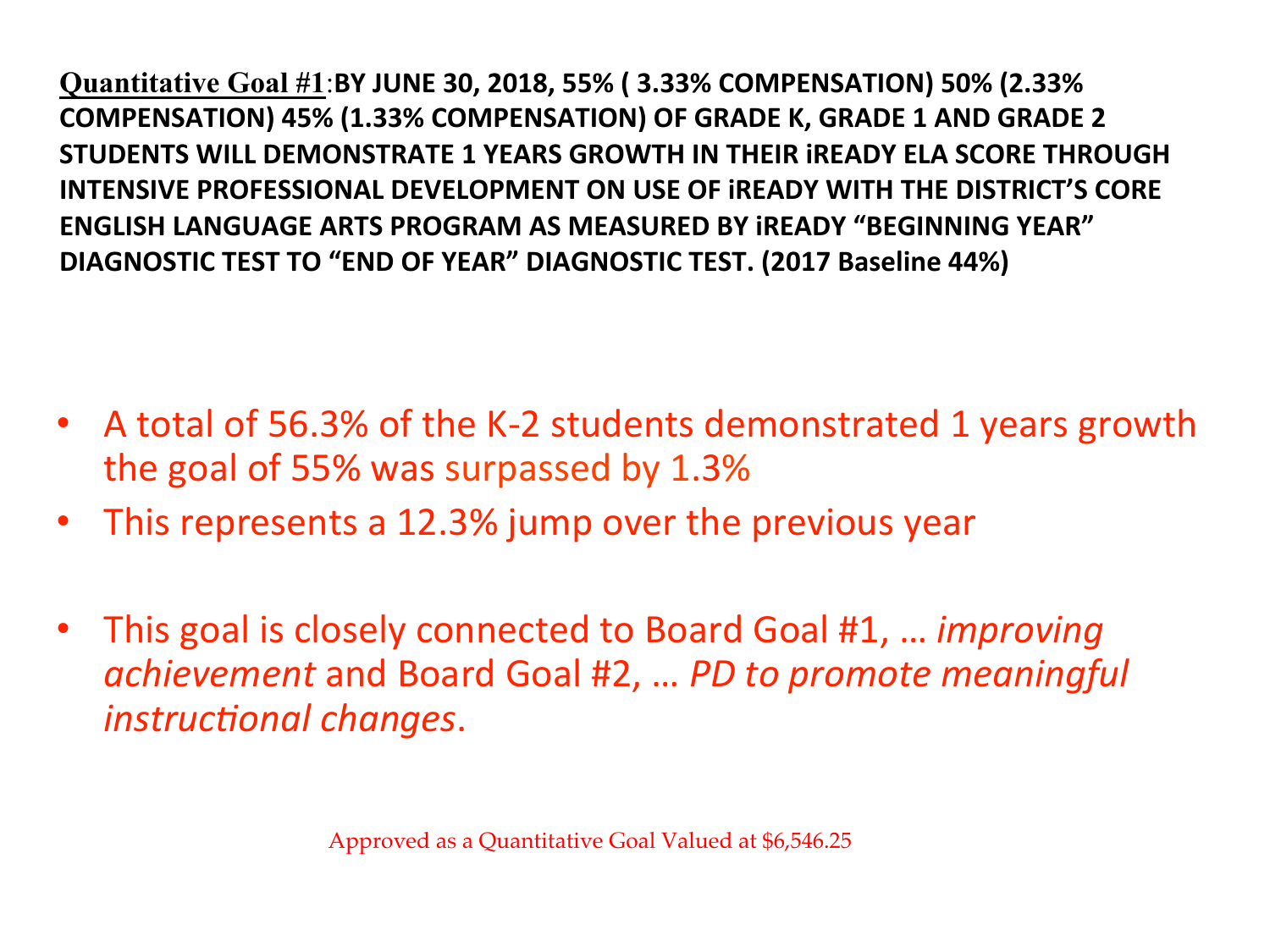**Quantitative Goal #2**:**BY JUNE 30, 2018, 55% ( 3.33% COMPENSATION) 50% (2.33% COMPENSATION) 45% (1.33% COMPENSATION) OF GRADE K, GRADE 1, AND GRADE 2 STUDENTS WILL DEMONSTRATE 1 YEARS GROWTH IN THEIR IREADY MATHEMATICS SCORE** THROUGH INTENSIVE PROFESSIONAL DEVELOPMENT ON USE OF IREADY WITH THE DISTRICT'S **CORE MATHEMATICS PROGRAM AS MEASURED BY IREADY "BEGINNING YEAR" DIAGNOSTIC TEST TO "END OF YEAR" DIAGNOSTIC TEST. (2017 Baseline 43%)** 

- A total of 56.4% of the K-2 students demonstrated 1 years growth the goal of 55% was surpassed by 1.4%
- This represents a 13.4% jump over the previous year
- This goal is closely connected to Board Goal #1 ... *improving achievement* and Board Goal #2, ... *PD to promote meaningful instructional changes.*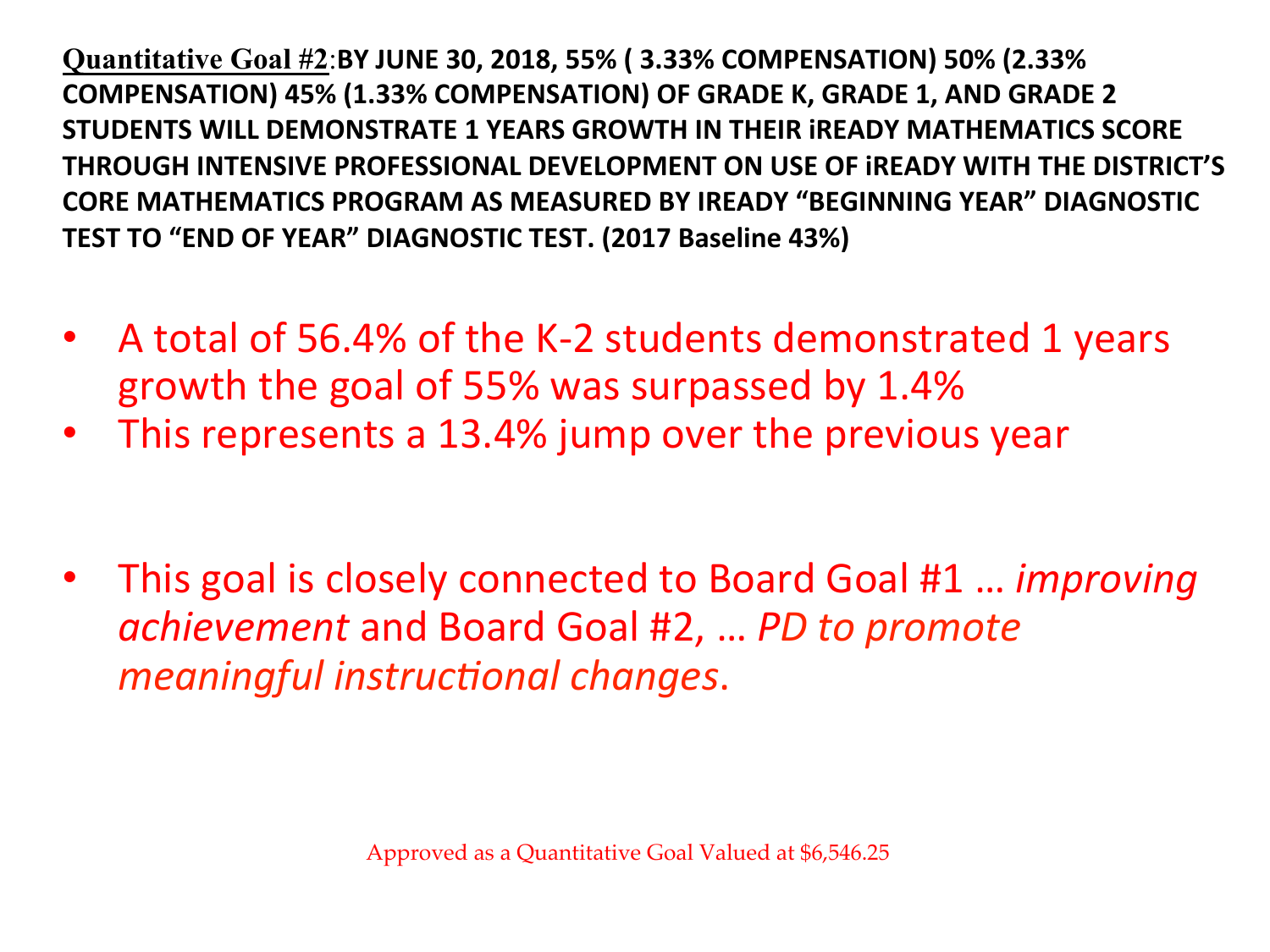**Quantitative Goal #3**:**BY JUNE 30, 2018, STUDENTS IN GRADES K WILL DEMONSTRATE READINESS FOR LEARNING AS EVIDENCED BY A 10% REDUCTION (3.33% COMPENSATION) 07% REDUCTION (2.33% COMPENSATION) 05% REDUCTION (1.33% COMPENSATION) IN DISCIPLINARY INCIDENTS AS A RESULT OF INTENSIVE PROFESSIONAL DEVELOPMENT FOR GRADE K TEACHERS IN SOCIAL EMOTIONAL LEARNING (SEL). (Baseline Number 200 Kindergarten Disciplinary Infractions)**

During the 2017-2018 school year there was a total of 120 Kindergarten disciplinary incidents. This represents a 40% reduction over the previous year.

This goal is closely connected to Board Goal #1 ... *promoting individual student growth* and Board Goal #2, ... PD with emphasis *on social & emo5onal growth of students*. 

Approved as a Quantitative Goal Valued at \$6,546.25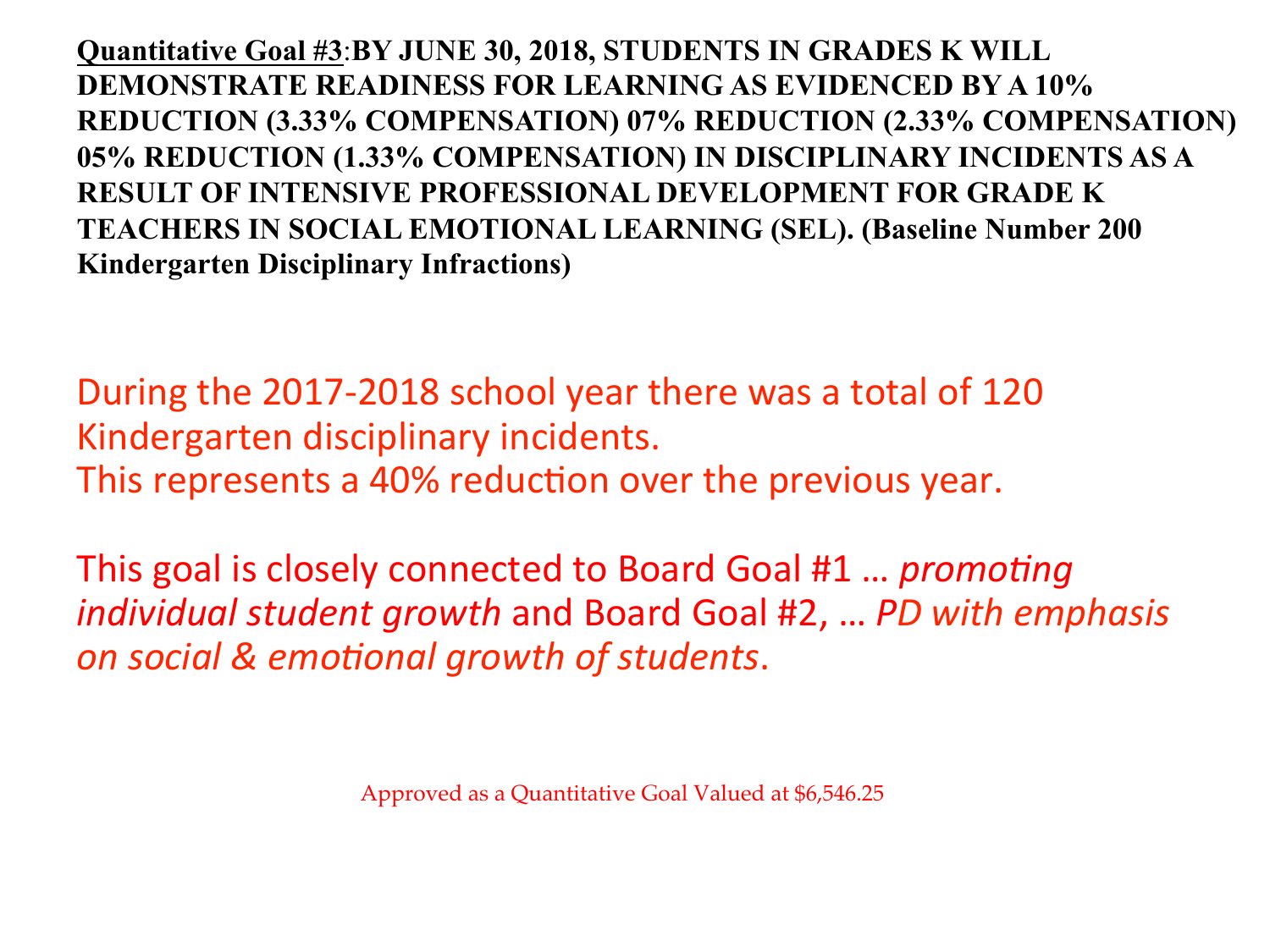**Qualitative Goal #1**: **BY JUNE 30, 2018, THE SUPERINTENDENT WILL WORK WITH DISTRICT STAFF TO DO THE FOLLOWING RELATED TO SOCIAL MEDIA USE: (1) DEVELOP A BOARD APPROVED POLICY ON SOCIAL MEDIA USE; (2) CREATE SUPERINTENDENT DEVELOPED REGULATIONS ON SOCIAL MEDIA USE; (3) TRAIN PRINCIPALS ON HOW TO LEVERAGE SOCIAL MEDIA AND HAVE THEM TWEET AN AVERAGE OF 2-4 MESSAGES PER MONTH ABOUT SCHOOL HAPPENINGS STARTING IN OCTOBER 2017 AND ENDING IN MAY 2017; (4) WORK WITH THE TECHNOLOGY TEAM TO CREATE, BY JANUARY 2018, A SOCIAL MEDIA COHORT OF TRAINED STAFF IN EACH SCHOOL BUILDING AND HAVE EACH COHORT TWEET WEEKLY MESSEAGES BETWEEN FEBUARY 2018 – MAY 2018.** 

This goal is connected to Board Goal #2, … *improve communications with all* & Board Goal #3 …*PD to promote 21 century skill development*

- Policy # 9120, *Public Relations Program*, was edited to include district use of social media and the edited policy was Board approved on September 28, 2017
- Regulations R9120.01, *Public Relations Program: District Use of Social Media*, were written and initially issued on October 4, 2017 .

| Avg. Monthly  | Avg. Weekly   | Avg. Monthly | Avg. Weekly   |
|---------------|---------------|--------------|---------------|
| Tweets        | Tweets        | Tweets       | <b>Tweets</b> |
| Administrator | Administrator | Faculty      | Faculty       |
| 14.8 Tweets   | 3.71 Tweets   | 6.8 Tweets   | 1.70 Tweets   |

#### Stats Number of Tweets for 33 Administrators and 52 Teachers

#### Principals Per Month Average

| $\vert$ N.B. $\vert$ D.B. $\vert$ F.C. $\vert$ A.F. $\vert$ B.G. $\vert$ J.H. $\vert$ M.R. $\vert$ E.R. $\vert$ P.S. $\vert$ N.S. |  |  |  |  |  |
|-----------------------------------------------------------------------------------------------------------------------------------|--|--|--|--|--|
|                                                                                                                                   |  |  |  |  |  |

#### Goal Met 100% Approved as a Qualitative Goal Valued at \$4,914.60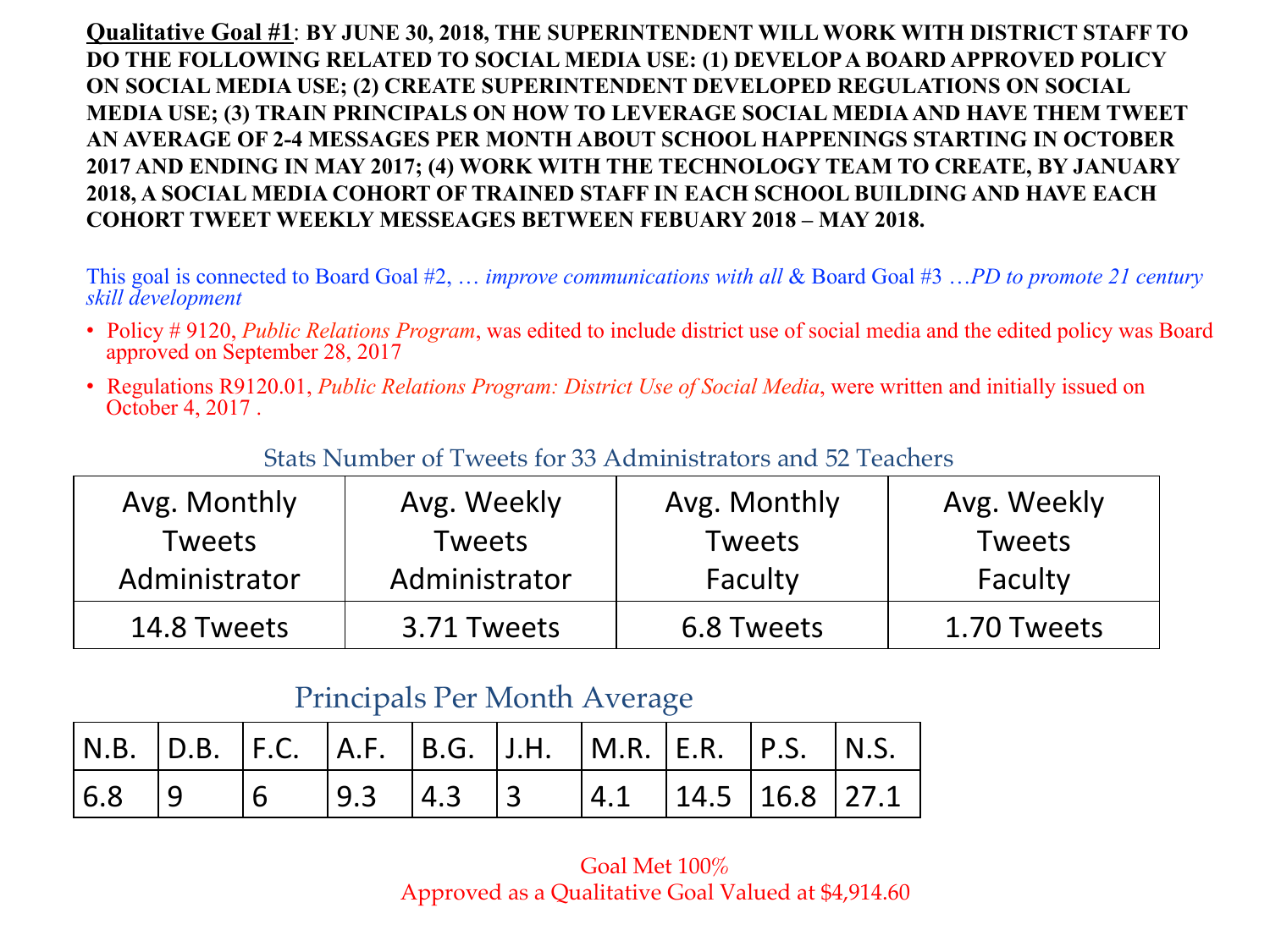**Qualitative Goal #2**:**BY JUNE 30, 2018, THE SUPERINTENDENT WILL WORK WITH DISTRICT ADMINISTRATORS, DISTRICT TRANSITION COMMITTEE, BOARD OF EDUCATION AND APPROPRIATE STAFF TO ACCOMPLISH THE FOLLOWING WITH REGARD TO THE** *ONE LESS MOVE REFERENDUM***: (1) DEVELOP A STAFFING PLAN TO EQUITABLY STAFF THE DISTRICT'S NEW ELEMENTARY SCHOOL (CLAREMONT ROAD SCHOOL); (2) DEVELOP AND SUBMIT TO THE BOARD FOR APPROVAL BELL SCHEDULES FOR EACH OF THE SCHOOLS THAT MAXIMIZE TRANSPORTATION EFFICIENCIES; AND (3) DEVELOP A NEW ELEMENTARY MASTER SCHEDULE AND A NEW MIDDLE SCHOOL MASTER SCHEDULE THAT ENSURES INNOVATIVE, EQUITABLE PROGRAMMMING ACROSS THE DISTRICT AND SUBMIT TO THE BOARD FOR REVIEW AND APPROVAL.** 

This goal is connected to Board Goal # 4, …*make necessary changes in program and staffing for transition* 

- Claremont Principal hired in February 2018 and Claremont teaching staff assignments were completed and all staff assigned to Claremont by May 1, 2018. Faculty meetings with newly assigned staff occurred in May, 2018 and June, 2018.
- New Bell Schedules based on a three tiered bussing system were recommended and approved by the Board of Education at the June 2018 Board of Education Meeting. The new bell schedules increased transportation efficiencies and drastically reduced transportation costs.
- A new elementary school master schedule was introduced to the Board and Public at the September 2017 Board of Education Meeting. The new schedule is based on best practices of the top performing elementary schools across the country and introduces elements such as student choice (Student College); World Language; Dance; Digital Citizenship, and Morning Meeting.
- A new middle school master schedule was introduced to the Board and Public at the February 2018 Board of Education Meeting. The new schedule is based on research and best practice. It includes elements such as more student choice, more FVPA opportunities, and courses that support social and emotional growth.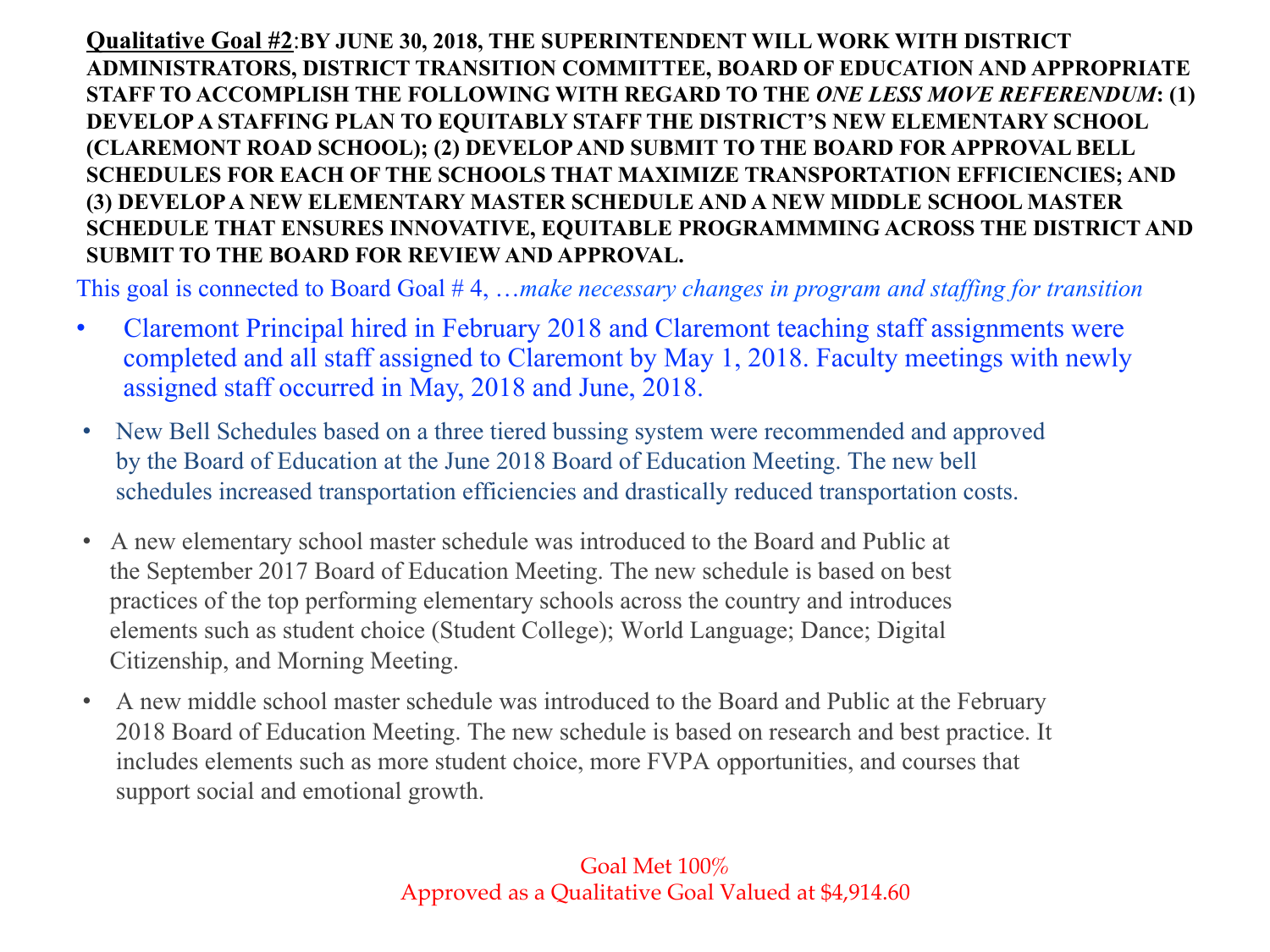# **Other Major Accomplishments**

- Complete Hillcrest Classroom Renovations
- Complete Pine Grove Manor Elevator Renovations
- Complete FMS@SGS Science Room Renovations, Administrative Office Renovations, and GYM addition



- Upgrade FHS Stadium with a concession/ bathroom addition
- Rebuild FHS Tennis Courts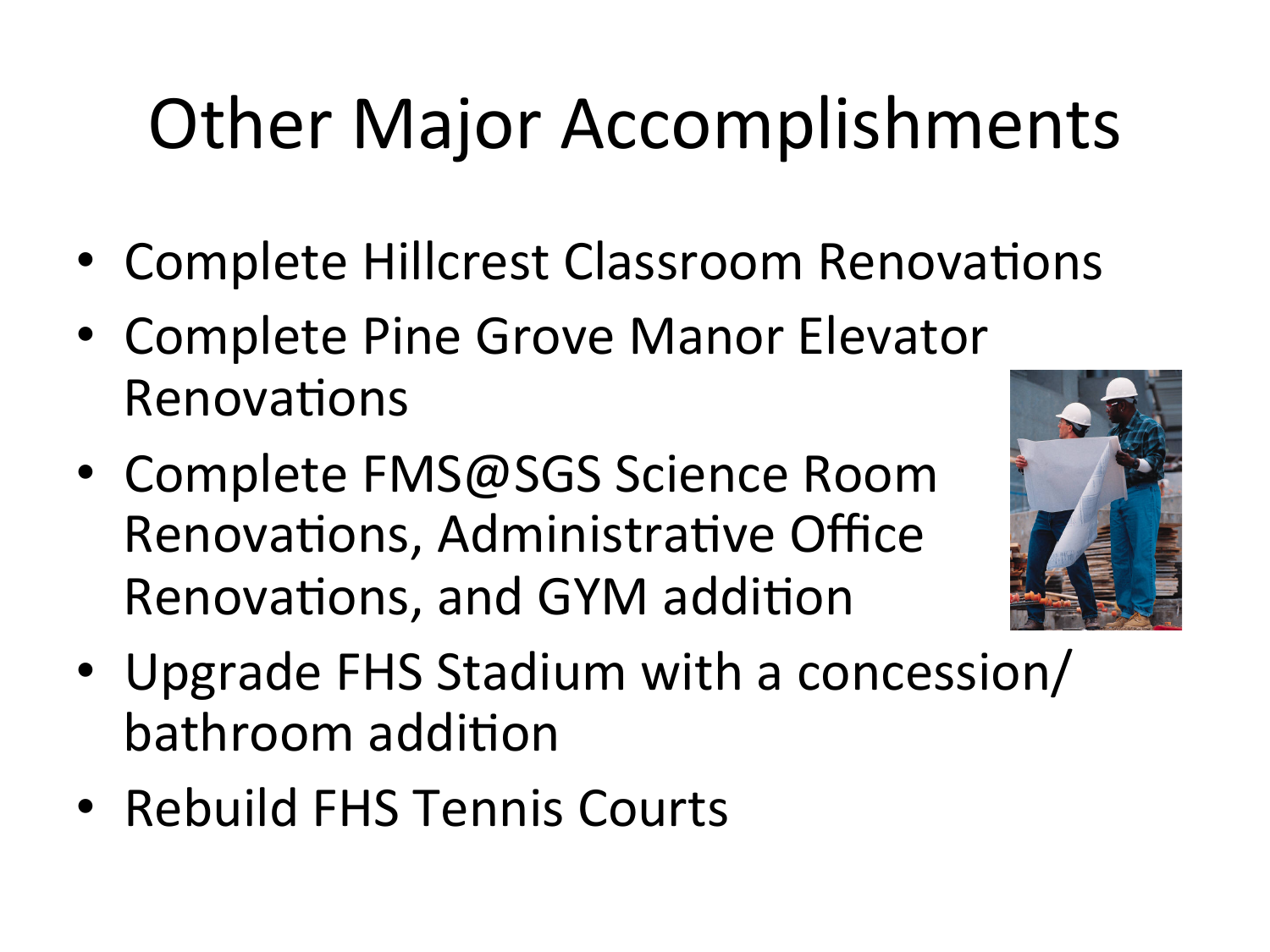#### Major Accomplishments Continued

- Pass NJQSAC and earn the designation "High Performing District" according to NJQSAC criteria
- Exit both SGS and FMS from Focus Status

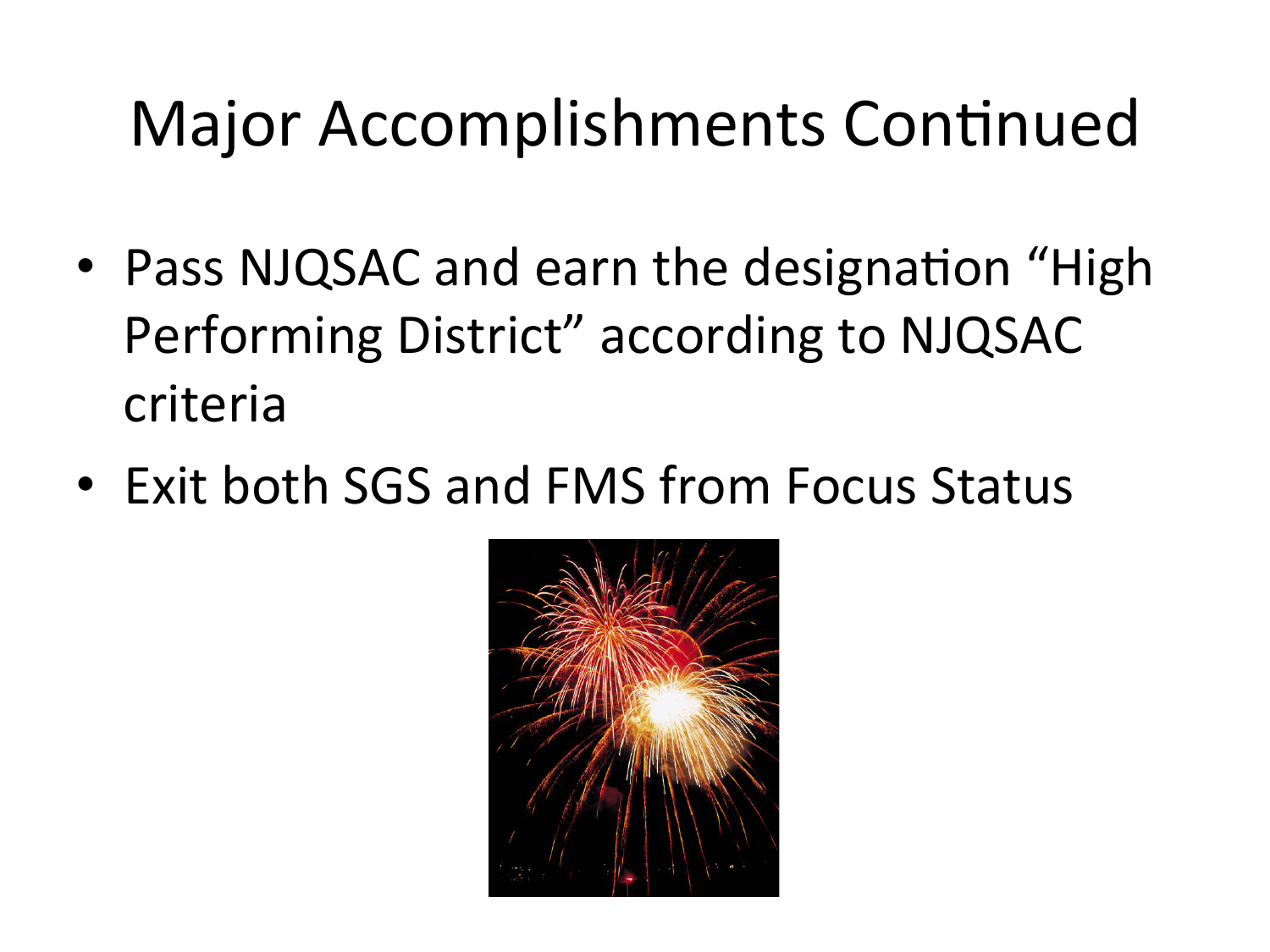## APPENDICES

- *Appendix A* Quantitative Goal #1 & Quantitative Goal #2 support document from Student Assessment Data Specialist showing K-2 Average for One Year of Growth in Math and ELA according to iReady diagnostics.
- *Appendix B* Email from Office of Student Management providing Kindergarten Disciplinary Information
- *Appendix C* FTPS Tweeter Project Report pages showing Tweet data for Administrators and Teachers
- *Appendix D* Slides from presentations made to Board and Public regarding schedule changes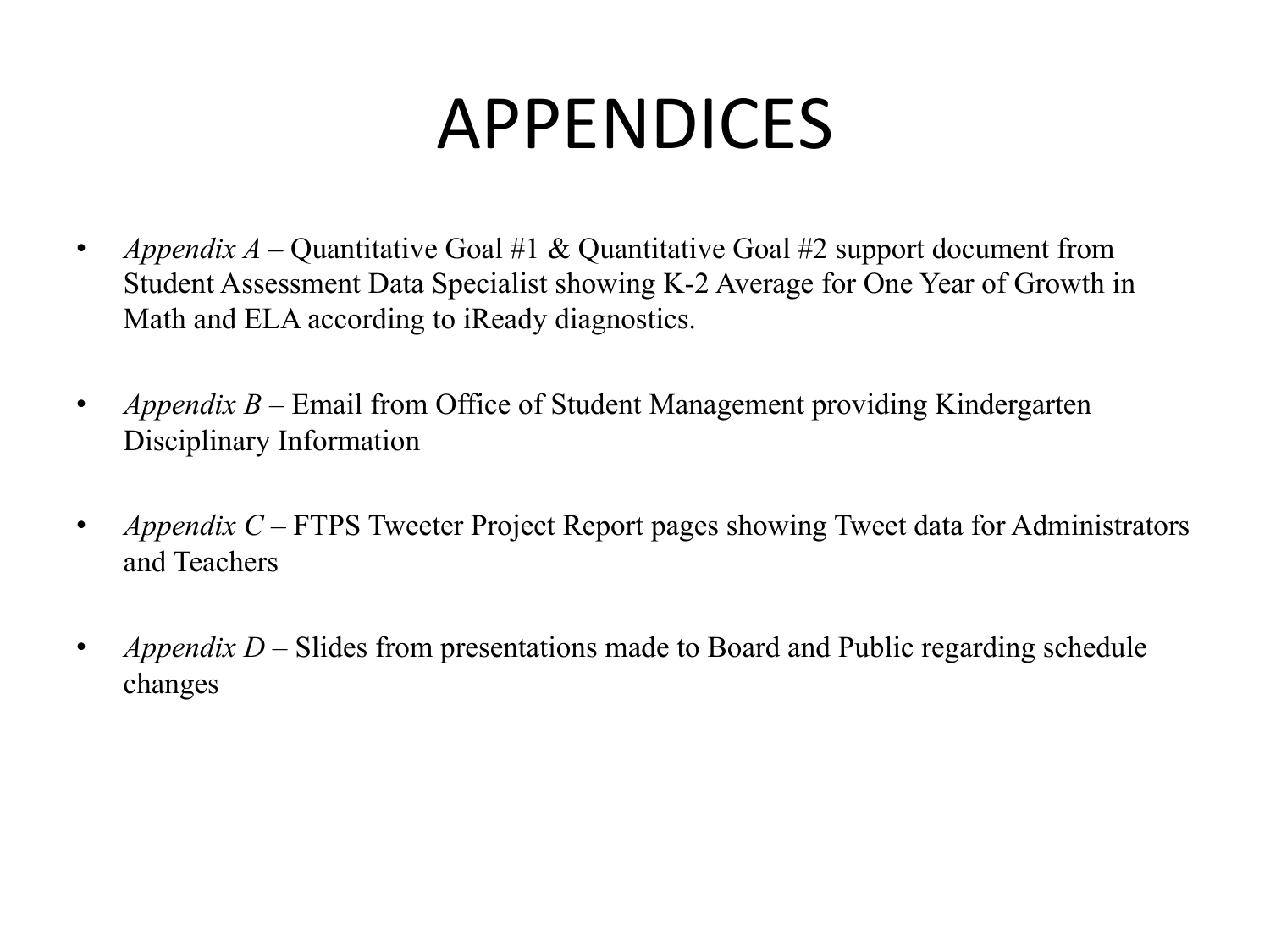#### Appendix A

#### Thursday, July 12, 2018 at 1:45:02 PM Eastern Daylight Time

**Subject:** iReady K-2 Data

**Date:** Wednesday, June 20, 2018 at 3:53:57 PM Eastern Daylight Time

From: Washington, Ana

- **To:** Ravally, Dr. John
- **CC:** Loughran, Daniel, Valencia, Luis

Hi Dr. Ravally,

Below is the K-2 1 year growth date for both Math and ELA. When combining grades K-2 you have met your target goal of 55%.

| <b>FLA</b>    | 1 Year Growth |
|---------------|---------------|
| Grade K       | 53.1%         |
| Grade 1       | 60.8%         |
| Grade 2       | 55.1%         |
| Avg of Gr K-2 | 56.3%         |

| <b>Math</b>   | 1 Year Growth |
|---------------|---------------|
| Grade K       | 42.9%         |
| Grade 1       | 63.0%         |
| Grade 2       | 63.2%         |
| Avg of Gr K-2 | 56.4%         |

The chart below that includes grades K-8 and the trend when comparing against the 16- 17SY.

I am also including the data in case you need it.

Please let me know if additional information is needed.

Regards,

| Ana            |         |                      |          |  |  |  |
|----------------|---------|----------------------|----------|--|--|--|
| <b>Trend</b>   |         |                      |          |  |  |  |
|                |         | FTPS - 1 Year Growth |          |  |  |  |
| <b>ELA</b>     | 2016-17 | 2017-18              | Change   |  |  |  |
| K              | 44.8%   | 53.1%                | 8.4%     |  |  |  |
| 1              | 50.9%   | 60.8%                | 9.9%     |  |  |  |
| $\overline{2}$ | 37.3%   | 55.1%                | 17.8%    |  |  |  |
| 3              | 57.1%   | 45.2%                | $-11.9%$ |  |  |  |
| 4              | 48.5%   | 53.6%                | 5.1%     |  |  |  |
| 5              | 44.5%   | 48.4%                | 3.9%     |  |  |  |
| 6              | 59.6%   | 53.1%                | $-6.5%$  |  |  |  |
| 7              | 65.4%   | 63.0%                | $-2.4%$  |  |  |  |
| 8              | 63.8%   | 61.8%                | $-2.1%$  |  |  |  |

Page 1 of 2

|             | District       | 51.7%   | 54.7%   | 3.0%    |
|-------------|----------------|---------|---------|---------|
|             |                |         |         |         |
|             |                |         |         |         |
|             |                |         |         |         |
| <b>Math</b> |                | 2016-17 | 2017-18 | Change  |
|             | K              | 32.3%   | 42.9%   | 10.6%   |
|             | 1              | 46.2%   | 63.0%   | 16.8%   |
|             | $\overline{2}$ | 50.7%   | 63.2%   | 12.6%   |
|             | 3              | 72.7%   | 62.9%   | $-9.8%$ |
|             | 4              | 60.4%   | 62.2%   | 1.9%    |
|             | 5              | 52.2%   | 57.7%   | 5.5%    |
|             | 6              | 62.9%   | 61.5%   | $-1.4%$ |
|             | 7              | 59.2%   | 59.3%   | 0.2%    |
|             | 8              | 65.3%   | 65.1%   | $-0.2%$ |
|             | District       | 56.0%   | 59.6%   | 3.6%    |

(the dip in 3rd grade was expected because last year's 2nd grade class was very weak which is why we included 2<sup>nd</sup> grade in this year's goal)



**Ana Washington** Director of Research / Planning, Accountability & Assessment

Franklin Township Public Schools 1755 Amwell Road Somerset, NJ 08873

732-873-2400 Ext. 406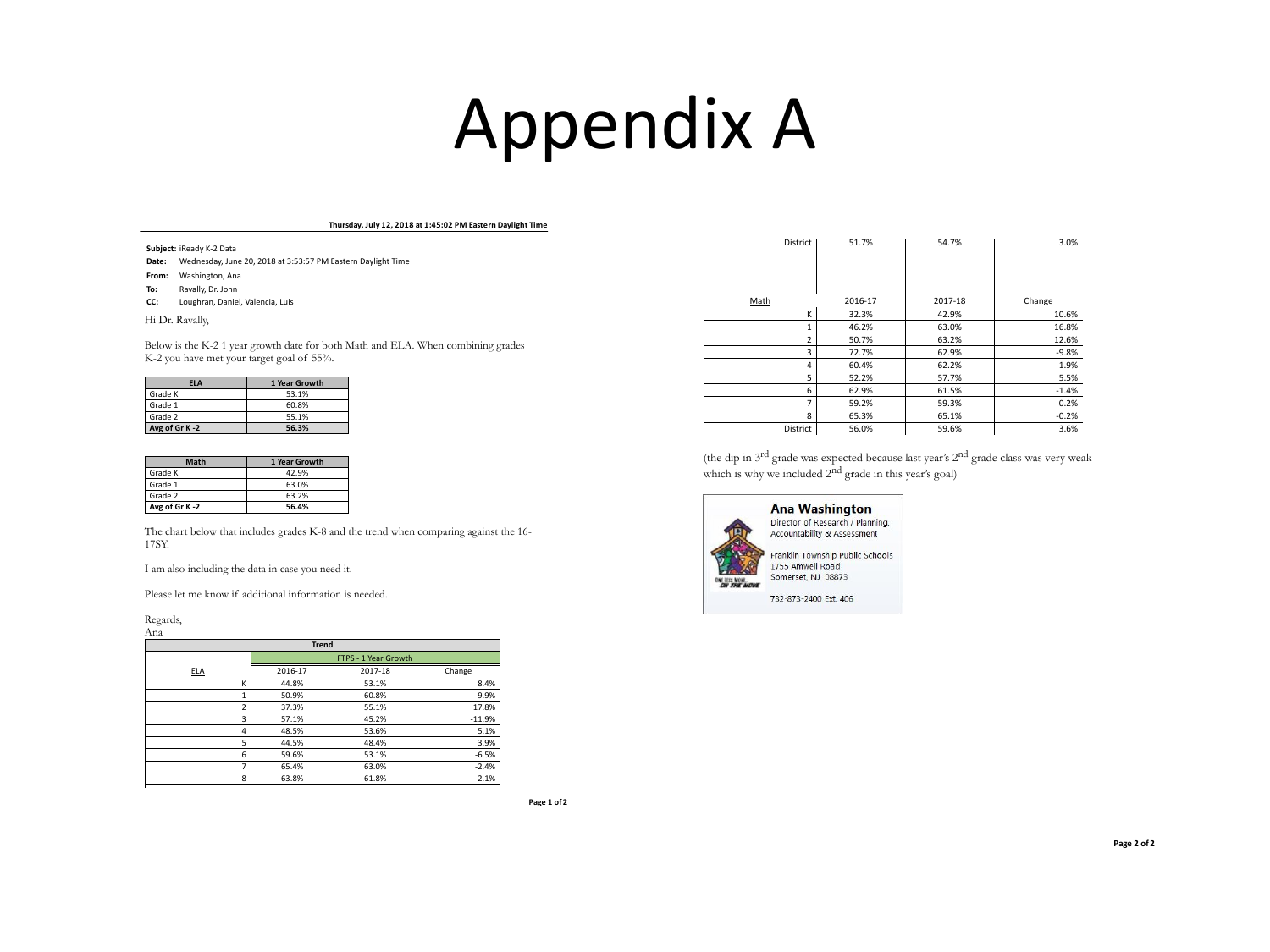## Appendix B

| School       | 2016-17 K-incidents<br><b>Disciplinary</b> | 2017-18 K-incidents<br><b>Disciplinary</b> |
|--------------|--------------------------------------------|--------------------------------------------|
| <b>FPS</b>   | 44                                         | 12                                         |
| <b>HILL</b>  | 21                                         | 15                                         |
| <b>PGM</b>   | 27                                         | 11                                         |
| <b>MAC</b>   | 17                                         | 13                                         |
| <b>TOTAL</b> | 200                                        | 120                                        |



*\* Information supplied by Office of School Management – July 12, 2018*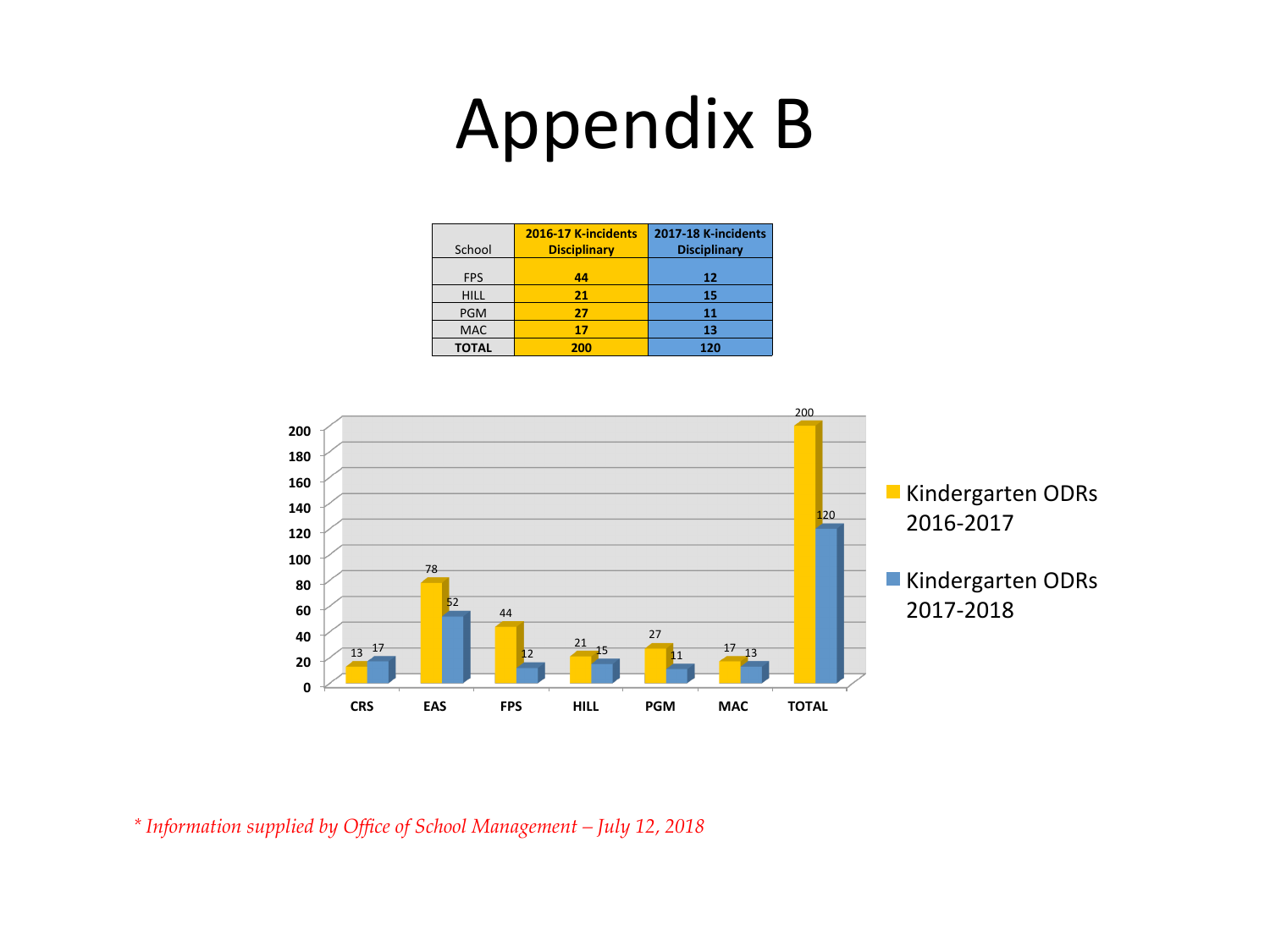#### Appendix C

| Eric Siegal                | Science_FTPS       | 92         | 115         | 80                          | 30                         | 2.67                                   |
|----------------------------|--------------------|------------|-------------|-----------------------------|----------------------------|----------------------------------------|
| Rodney Point-              |                    |            |             |                             |                            |                                        |
| Du-Jour                    | <b>VP RTSCARE</b>  | 33         | 77          | 43                          | 22                         | 1.95                                   |
| Nicole Sury                |                    |            |             |                             |                            |                                        |
| <b>Bevere</b>              | CES FTPSchd        | 45         | 178         | 62                          | 30                         | 2.07                                   |
| Nubeja Allen               | Math6 12 F         | 22         | 42          | $\overline{3}$              | 30                         | 0.10                                   |
| Ken Margolin               | AD FTPScho         | 38         | 145         | 113                         | 30                         | 3.77                                   |
| Orvyl Wilson               | StudentAdv         | 70         | 65          | 7                           | 30                         | 0.23                                   |
| David Heras                | Literacy_FTP:      | 65         | 79          | 39                          | 18                         | 2.17                                   |
|                            |                    | Average    | Average     | Average                     | Average                    | Average                                |
| Sub Totals -               |                    |            |             |                             |                            |                                        |
| Admins =                   | 33                 | 50.3939394 | 115.515152  | 102.151515                  | 28.15625                   | 3.71                                   |
|                            |                    |            |             |                             |                            |                                        |
|                            |                    |            |             |                             |                            |                                        |
| <b>Teacher</b>             | Twitter<br>handle  | #Following | # Followers | Total # of<br><b>Tweets</b> | # Weeks<br><b>Enrolled</b> | Average #<br><b>Tweets per</b><br>week |
| Amy Arsiwala               | <b>ITCA FTPSch</b> | 84         | 109         | 143                         | 21                         | 6.81                                   |
| Myra Hardy                 | <b>ITCM FTPSch</b> | 11         | 55          | 17                          | 18                         | 0.94                                   |
| <b>Ted Samaras</b>         | <b>ITCT_FTPSch</b> | 37         | 100         | 63                          | 19                         | 3.32                                   |
| Connie Tripi               | <b>ITCC FTPSch</b> | 40         | 64          | 14                          | 18                         | 0.78                                   |
| Trey Mitchell              | MR MFMS            | 10         | 16          | 13                          | 18                         | 0.72                                   |
| Melinda Rosso   MsRosso_FT |                    | 31         | 23          | 2                           | 18                         | 0.11                                   |
| Sean Thomas                | MrThomas F         | 83         | 63          | 15                          | 18                         | 0.83                                   |
| <b>Quiyon Peters</b>       | <b>MrsQPeters</b>  | 33         | 46          | 20                          | 18                         | 1.11                                   |
| Lisa Moore                 |                    |            |             |                             |                            |                                        |
| (Protected)                | <b>LMooreFMS</b>   | 56         | 24          | 28                          | 18                         | 1.56                                   |
| Jared Crouse               | JCrouse FTP:       | 13         | 20          | $\overline{2}$              | 18                         | 0.11                                   |
| Katherine                  |                    |            |             |                             |                            |                                        |
| Young                      | PBSISYOUNT         | 86         | 47          | 16                          | 18                         | 0.89                                   |
| Jessica Ding               | MsDingSGS6         | 21         | 36          | 25                          | 18                         | 1.39                                   |
| <b>Barbara Klinck</b>      | MrsKlinck F1       | 34         | 42          | 228                         | 18                         | 12.67                                  |
| Kevin                      |                    |            |             |                             |                            |                                        |
| Destefano                  | kdestefano         | 21         | 24          | 6                           | 18                         | 0.33                                   |
| Gloria                     |                    |            |             |                             |                            |                                        |
| Niebergall                 | niebergall_F1      | 70         | 57          | 68                          | 18                         | 3.78                                   |
| Kevin Osman                | <b>KOsmanCRS</b>   | 43         | 49          | 26                          | 17                         | 1.53                                   |
| Jean Maygar                | MrsMagyar          | 13         | 17          | $\overline{5}$              | 17                         | 0.29                                   |
| Kevin Davis                | <b>KDavis FTPS</b> | 16         | 21          | 8                           | 17                         | 0.47                                   |
| Lisa Ann Zoldi             | MrsZoldi FTI       | 17         | 34          | 9                           | 17                         | 0.53                                   |
| Joy Kuchinsky              | JKuchinsky_F       | 10         | 23          | $\overline{4}$              | 17                         | 0.24                                   |

| Jessica Tatton             | MsTatton FT       | 63      | 35      | 33      | 14      | 2.36    |
|----------------------------|-------------------|---------|---------|---------|---------|---------|
|                            |                   |         |         |         |         |         |
| Janice Straubel MsStraubel |                   | 13      | 29      | 13      | 14      | 0.93    |
|                            |                   | Average | Average | Average | Average | Average |
| Sub Totals -               |                   |         |         |         |         |         |
| Teachers =                 | 52                | 41.36   | 38.12   | 29.32   | 16.98   | 1.70    |
|                            |                   |         |         |         |         |         |
|                            |                   |         |         |         |         |         |
| <b>Total Number</b>        |                   |         |         |         |         |         |
| $Start =$                  | 85                |         |         |         |         |         |
|                            |                   |         |         |         |         |         |
| Total # of                 | <b>Adminstrat</b> |         |         |         |         |         |
| <b>Tweets</b>              | ors               | 3371    |         |         |         |         |
|                            |                   |         |         |         |         |         |
| Total # of                 |                   |         |         |         |         |         |
| <b>Tweets</b>              | <b>Teachers</b>   | 1466    |         |         |         |         |
|                            |                   |         |         |         |         |         |
| <b>Grand Total</b>         |                   | 4837    |         |         |         |         |



**Twitter Project Year 1 – Summary Report** June 28, 2018<br>Mr. Edward Ward, Supervisor of Instructional Technology **Dr.** Amy Arsiwala, Inistrctional Technology Coach **Ms. Joanna McKendrick, Secretary**